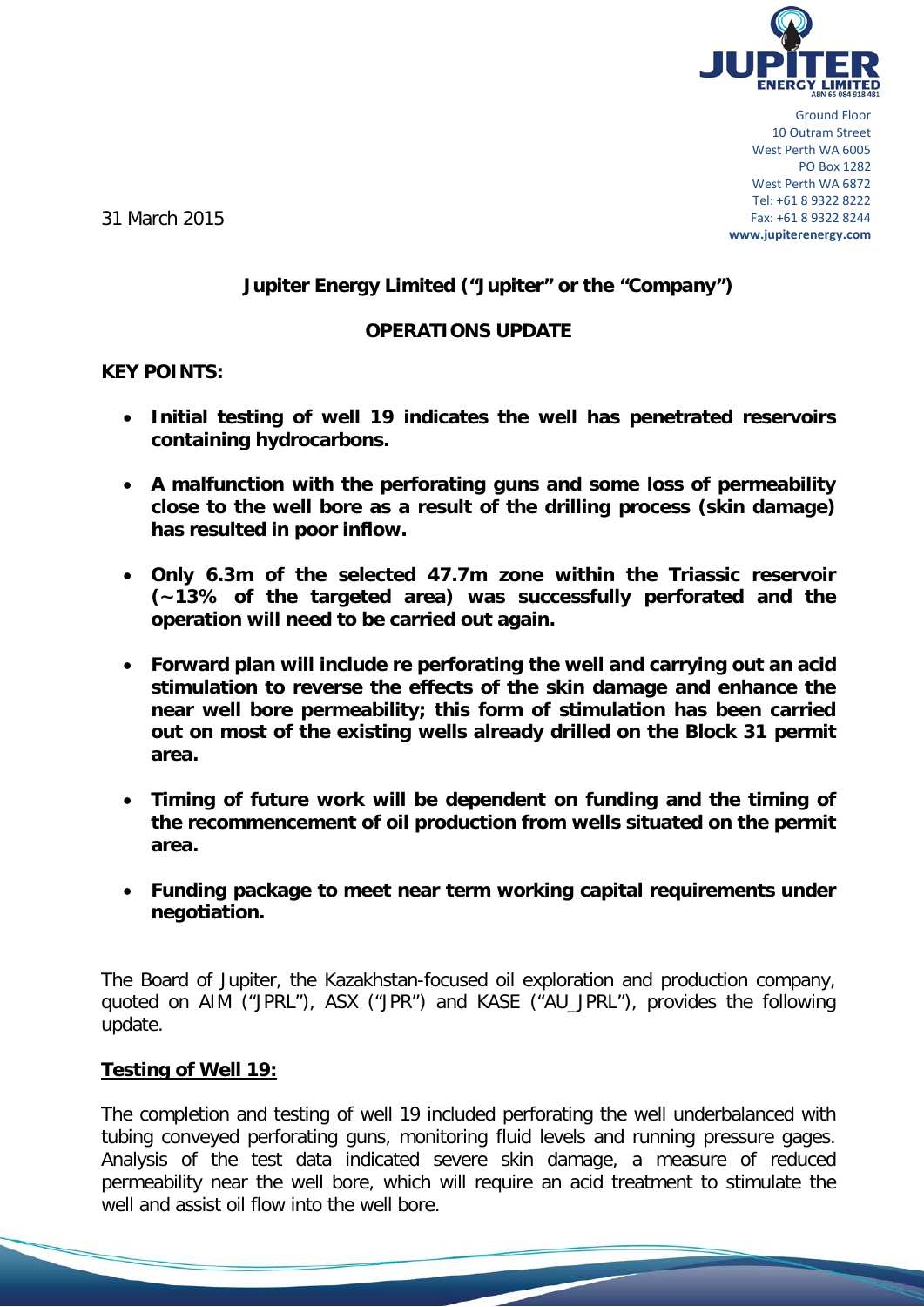On recovery of the tubing conveyed perforating gun an equipment malfunction meant that only a limited zone of 6.3m (2905.9 - 2912.2m) was actually perforated out of the planned 47.7m - i.e. approximately 13% of the total zone that had been targeted for perforation.

Further work, including re perforating the well and carrying out an acid stimulation, will not take place until the requisite funding for the work is in place and the Company believes that demand for domestic oil sales, and the sales price for the oil, have returned to a level that will make trial production operations economically viable.

Further updates on progress with well 19 will be provided in due course.

Well 19 is the Company's eighth well on Block 31, Jupiter's 100 per cent owned permit situated onshore Kazakhstan just east of the city of Aktau and the Caspian Sea. The well is located in an area of proven C1 reserves, between the J-51 and J-52 production wells.

Well 19 took a total of 53 days to drill and reached a total depth of 3,068m on 16 February 2015; hydrocarbon shows while drilling, mud logging, and subsequent openhole wireline logs all indicated hydrocarbons in the Mid Triassic reservoir. The open-hole logs indicated good levels of oil saturation and porosity, similar to that of the J-51 and J-52 wells, which were also drilled on the same structure.

Analysis by local independent consulting firm Reservoir Evaluation Services LLC ("RES) confirmed some 99.4m Total Vertical Depth Sub Surface (TVDSS) of gross reservoir and approximately 84.6m TVDSS of net pay at the Middle Triassic T2B carbonate reservoir unit, the primary reservoir objective in the well.

In addition, analysis also confirmed an additional 15.4m TVDSS of gross reservoir and approximately 10.4m TVDSS of net pay at the Middle Triassic T2A carbonate reservoir unit.

Cut offs of 3.8% porosity was used in the RES analysis.

#### **Near Term Funding:**

As advised to shareholders on 27 January 2015, the Company will require further funding to meet its ongoing working capital requirements. Whilst steps have been taken to reduce cash outflows, the Company is currently negotiating a debt package to ensure financial commitments can be met as and when they fall due; however there is no certainty that the negotiations will result in the provision of a debt package at this time.

As at 31 March 2015, the Company anticipates having cash balances of approximately \$A2 million, from which final well costs in relation to Well 19 will be met with payments expected to be made during the course of April. The Company therefore has sufficient funding until the final well cost payment is made, following which it will need immediate funding to meet its ongoing working capital requirements. Further updates regarding the Company's funding negotiations will be made as and when appropriate.

Geoff Gander Chairman/CEO

**ENDS**